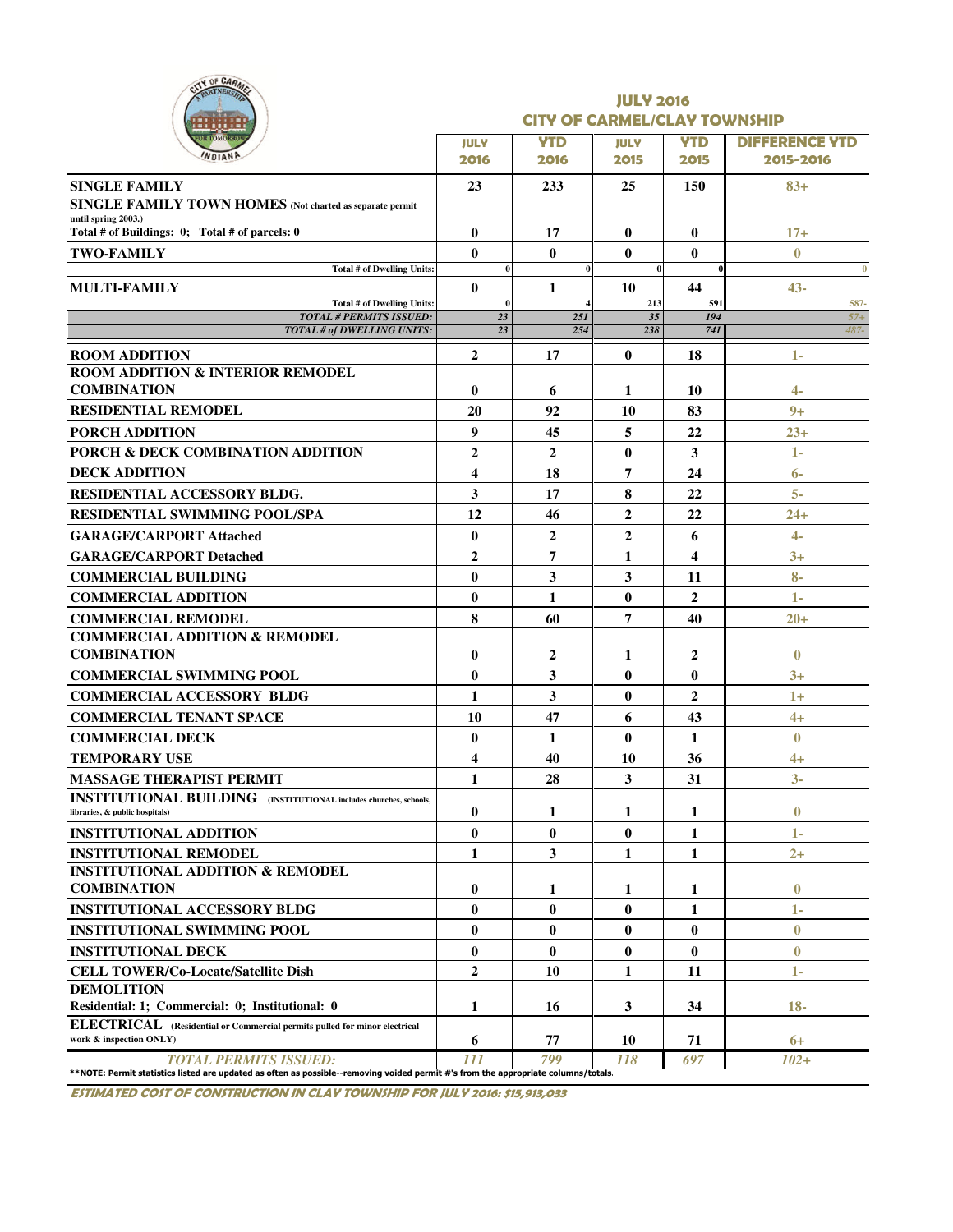### D.O.C.S. BUILDING & SIGN ACTIVITY JULY 2016

COMMERCIAL, INSTITUTIONAL, & MULTI-FAMILY - NEW STRUCTURES, ACCESSORY BUILDINGS, ADDITIONS, TENANT FINISHES, REMODELS, POOLS, DECKS (Institutional includes churches, schools & libraries)

| <b>Type of Construction</b>                                                   | <b>Total Permits Issued</b> |
|-------------------------------------------------------------------------------|-----------------------------|
| <b>PERMITS ISSUED</b>                                                         |                             |
| <b>COMMERCIAL ACCESSORY STRUCTURE:.</b>                                       |                             |
| . Children's Learning Adventure Shade Structure, 760 E. 116th St.             |                             |
| <b>INSTITUTIONAL REMODEL:.</b>                                                |                             |
| · Carmel High School Life & Learning Center, 515 E. Main St.                  |                             |
| <b>COMMERCIAL TENANT FINISH / REMODEL:.</b>                                   | . 18                        |
| • Marsh Supermarket, 10679 N. Michigan Rd.                                    |                             |
| · St. Vincent Hoosier Dermatology, 13450 N. Michigan Rd.                      |                             |
| · Urban Financial, 11350 N. Meridian St. #340                                 |                             |
| • Great Clips, 11503 Springmill Rd. #600                                      |                             |
| · I Love Juice Bar, 1420 W. Main Street Suite B                               |                             |
| · 5 Metacom, 10401 N. Meridian St. #100                                       |                             |
| · Delaware Life, 301 Pennsylvania Parkway First Floor                         |                             |
| • Shred 415, 11503 Springmill Rd. #400                                        |                             |
| • Insurance Career Training, 2910 E. 96th St.                                 |                             |
| · Indianapolis Men's Clinic, 11590 N. Meridian St. #405                       |                             |
| • Capital Group Telepresence Room, 12811 N. Meridian St. #IC663               |                             |
| · Posh Nails, 11503 Springmill Rd. #500                                       |                             |
| • George Baum, 600 E. 96 <sup>th</sup> St. #540                               |                             |
| • AT&T Carmel Blue Panel Store, 2174 E. 116th St.                             |                             |
| · SEP Product Design Studio, 840 S. Rangeline Rd.                             |                             |
| . CNO Fitness Center Building E, 560 N. College Ave.                          |                             |
| • Hollingsworth & Zivitz, 11555 N. Meridian St. #530                          |                             |
| • Berkshire Hathaway, 11711 N. Pennsylvania St. #112                          |                             |
|                                                                               |                             |
| COMMERCIAL CERTIFICATES OF OCCUPANCY ISSUED                                   |                             |
| <b>COMMERCIAL NEW STRUCTURE:</b>                                              |                             |
| <b>• Drury Plaza Hotel,</b> 9625 N. Meridian St.                              |                             |
|                                                                               |                             |
| • Liberty Mutual, 350 E. 96 <sup>th</sup> St. First Floor                     |                             |
| · St. Vincent Medical Group, 13430 N. Meridian St. #365                       |                             |
| · Pet Valu, 11405 Springmill Rd. #300                                         |                             |
| • SBC Wealth Management, 2920 E. 96 <sup>th</sup> St. Units A-D               |                             |
| • Mainstreet, 14390 Clay Terrace Blvd. #204                                   |                             |
| • Spa Suites on 116 <sup>th</sup> , 890 E. 116 <sup>th</sup> St. Second Floor |                             |
|                                                                               |                             |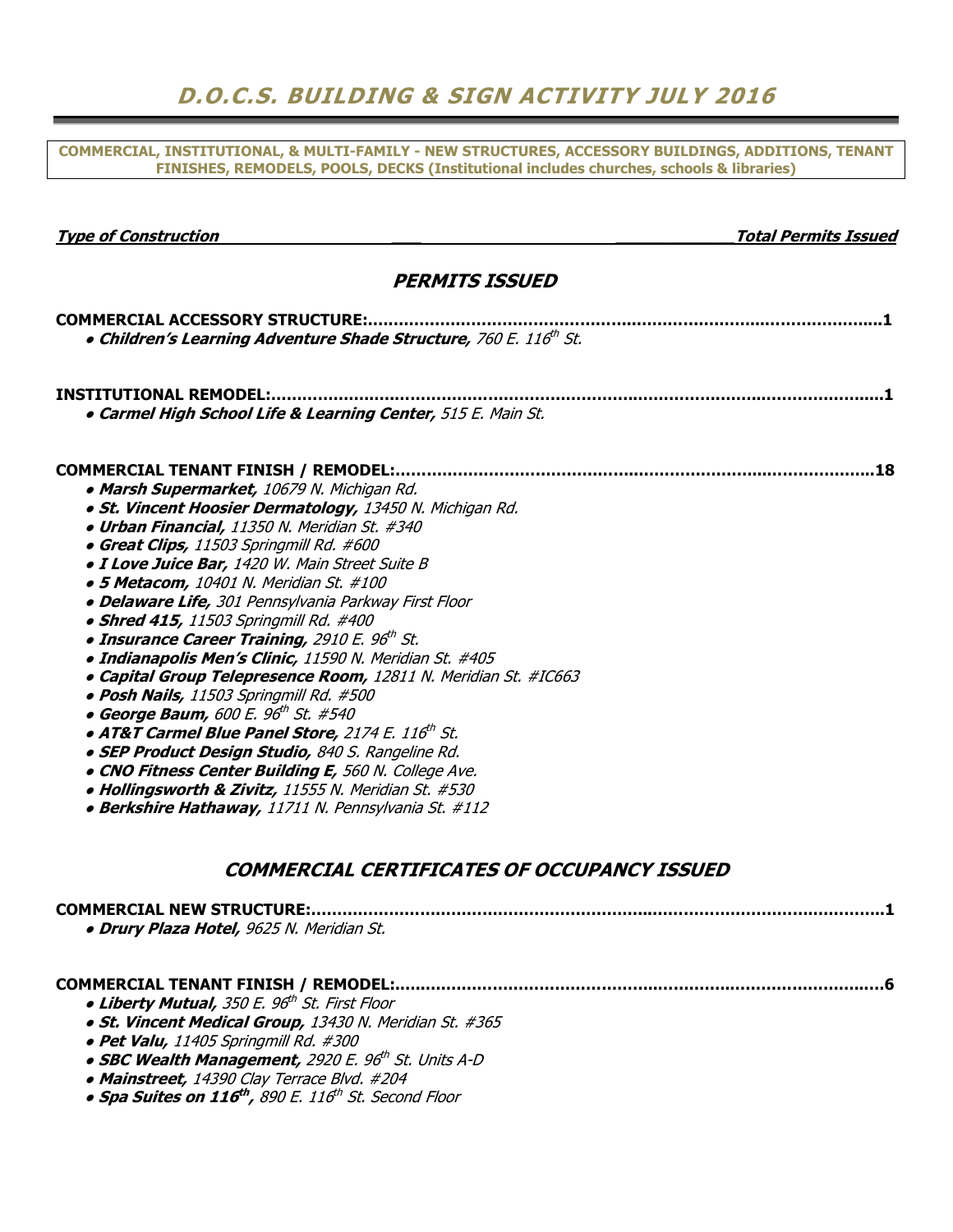## D.O.C.S. BUILDING & SIGN ACTIVITY JULY 2016

|                                                                                                                                                                                                                                                                                        | <b>JULY 2016</b> | <b>JULY 2015</b> |
|----------------------------------------------------------------------------------------------------------------------------------------------------------------------------------------------------------------------------------------------------------------------------------------|------------------|------------------|
| <b>TOTAL PERMITS ISSUED:</b> (EXCLUDING Water, Sewer, and Sign Permits)                                                                                                                                                                                                                | 111              | 118              |
| <b>TOTAL WATER &amp; SEWER PERMITS:</b>                                                                                                                                                                                                                                                | 24               | 25               |
| <b>TOTAL SIGN PERMITS:</b> (May not include signs approved for/with the issuance/guidelines of a Temporary Use permit)                                                                                                                                                                 | 32               | 24               |
| <b>BUILDING INSPECTIONS PERFORMED:</b>                                                                                                                                                                                                                                                 | 593              | 501              |
| (The # includes inspections by Urban Forestry; but does not include Carmel Fire Dept. or Code Enforcement inspections)<br><b>BUILDING PLAN REVIEWS:</b><br>(As of Feb. 2008: This # includes inspections plan reviews completed by the Building & Code staff for various permit types) | 116              | 107              |
| <b>PUBLIC REQUEST FOR INFORMATION (RFI):</b>                                                                                                                                                                                                                                           | 35               | 71               |

### D.O.C.S. NEWS AND NOTES JULY 2016

● Inspector Mike Sheeks earned his Property Maintenance Certification from the International Code Council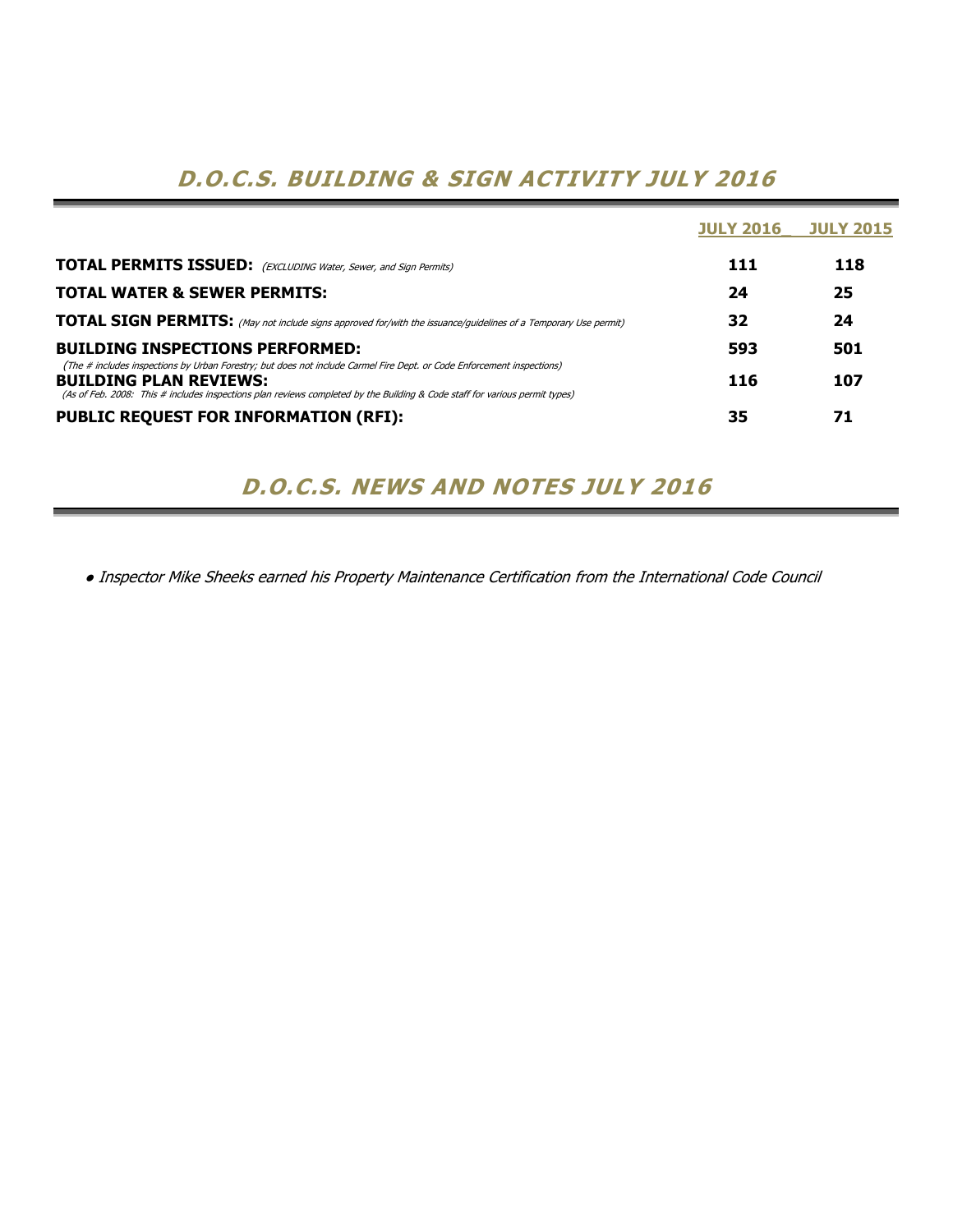### D.O.C.S. CODE ENFORCEMENT ACTIVITY JULY 2016

#### CODE ENFORCEMENT TASK REPORT SUMMARY FOR JULY 2016

| <b>COMPLAINTS RECEIVED</b> | <b>TOTAL:</b> | <b>INSPECTION STATISTICS</b> | <b>TOTAL:</b> |
|----------------------------|---------------|------------------------------|---------------|
| <b>EMAIL</b>               | b             | <b>NEW CASES</b>             | 40            |
| "MY CARMEL" APP            | 12            | INITIAL INSPECTIONS          | 40            |
| <b>PHONE</b>               | 20            | <b>ABATEMENT</b>             | 4             |
| REFERRAL                   |               | INITIAL VIOLATION NOTICE     | 11            |
| <b>STAFF</b>               | 15            | <b>RE-INSPECTIONS</b>        | 78            |
| WALK-IN                    |               | <b>CLOSED CASES</b>          | 54            |

#### CODE ENFORCEMENT MONTHLY REPORT FOR JULY 2016

| <b>TYPE OF COMPLAINT/VIOLATION</b> | <b>NEW CASES</b> | <b>TYPE OF COMPLAINT/VIOLATION</b>  | <b>NEW CASES</b> |
|------------------------------------|------------------|-------------------------------------|------------------|
| <b>BUILDING CODE VIOLATIONS</b>    | 0                | PROPERTY MAINTENANCE                | 12               |
| <b>COMMERCIAL VEHICLE</b>          | 0                | RECREATIONAL VEHICLE                |                  |
| <b>DUMPSTER</b>                    | 0                | RIGHT-OF-WAY OBSTRUCTION            |                  |
| <b>FARM ANIMALS</b>                | 0                | <b>SIDEWALK</b>                     | 0                |
| <b>FENCE VIOLATION</b>             |                  | <b>SIGNS</b>                        | 163              |
| <b>GRASS OR WEEDS</b>              | 14               | <b>TRASH/DEBRIS</b>                 |                  |
| <b>HOME OCCUPATION</b>             |                  | UNSAFE BUILDING                     |                  |
| NOISE REGULATIONS                  | 0                | VEHICLE ON DISPLAY, ON LAWN OR JUNK | 4                |
| OPEN AND ABANDONED                 |                  | ZONING USE VIOLATIONS               | O                |
| <b>OUTDOOR STORAGE</b>             | n                | <b>OTHER</b>                        |                  |
| PARKING IN LAWN/GREENBELT          | n                | <b>TOTAL</b>                        | 211              |
|                                    |                  |                                     |                  |

| <b>FORECLOSURE MONITORING SUMMARY FOR JULY 2016</b> |               |  |
|-----------------------------------------------------|---------------|--|
| <b>INSPECTION STATISTICS</b>                        | <b>TOTAL:</b> |  |
| NEW CASES                                           |               |  |
| INITIAL INSPECTIONS                                 |               |  |
| <b>ABATEMENT</b>                                    |               |  |
| INITIAL VIOLATION NOTICE                            |               |  |
| <b>RE-INSPECTIONS</b>                               | 81            |  |
| <b>CLOSED CASES</b>                                 | 18            |  |
|                                                     |               |  |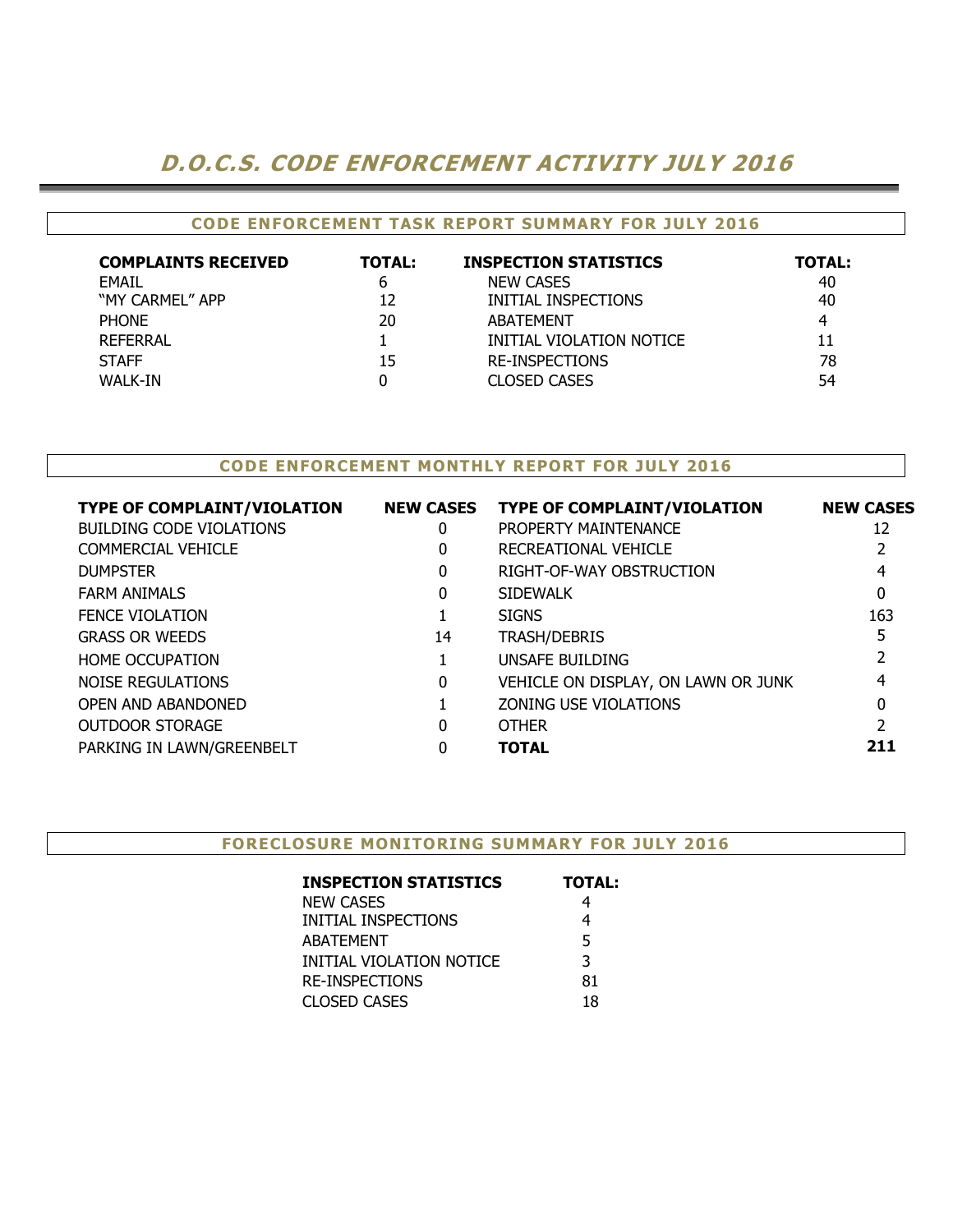#### DEPARTMENT OF COMMUNITY SERVICES INCOME REPORT JULY 1-31, 2016



| <b>TRANSACTION TYPE:</b>                                                                                                                                                       | <b>TRANSACTIONS:</b> | <b>TRANSACTIONS:</b>               |
|--------------------------------------------------------------------------------------------------------------------------------------------------------------------------------|----------------------|------------------------------------|
| <b>BUILDING PERMITS:</b> [Building permits includes the fee for full Certificate of Occupancy (C/O) or Substantial<br>Completion (C.S.C.) that will be issued, when required.] | 83                   | \$<br>99,542.48                    |
| <b>DEMOLITION PERMITS:</b>                                                                                                                                                     | 1                    | \$<br>232.00                       |
| <b>ELECTRICAL PERMITS:</b> (Separate electrical/meter inspections-no other work being done.)                                                                                   | 4                    | \$<br>396.00                       |
| <b>LATE FEES:</b>                                                                                                                                                              | 0                    | \$                                 |
| <b>MASSAGE THERAPIST PERMITS/RENEWALS:</b>                                                                                                                                     | $\mathbf{1}$         | \$<br>20.00                        |
| RE-INSPECTION, ADDITIONAL INSPECTION, AND/OR TEMPORARY C/O /                                                                                                                   | 28                   | \$<br>6,479.00                     |
| C.S.C. FEES:                                                                                                                                                                   |                      |                                    |
| PLAN AMENDMENT: (COMMERCIAL/INSTITUTIONAL)                                                                                                                                     | 0                    | \$                                 |
| PLAN AMENDMENT: (RESIDENTIAL)                                                                                                                                                  | $\overline{2}$       | \$<br>429.92                       |
| <b>SPECIAL EVENT PERMITS:</b>                                                                                                                                                  | 2                    | \$<br>334.00                       |
| TEMPORARY USE PERMITS/EXTENSIONS:                                                                                                                                              | 0                    | \$                                 |
| <b>ABATEMENT:</b>                                                                                                                                                              | 0                    | \$                                 |
| <b>ADLS: (Applications)</b>                                                                                                                                                    | 2                    | \$<br>2,028.00                     |
| <b>ADLS AMENDMENTS:</b>                                                                                                                                                        | $\overline{2}$       | \$<br>1,348.00                     |
| <b>COMMITMENT AMENDMENTS:</b>                                                                                                                                                  | 0                    | \$                                 |
| <b>DEVELOPMENT PLAN:</b>                                                                                                                                                       | 2                    | \$<br>2,994.14                     |
| <b>DEVELOPMENT PLAN AMENDMENTS:</b>                                                                                                                                            | 0                    | \$                                 |
| <b>HPR REVIEWS:</b>                                                                                                                                                            | 0                    | \$                                 |
| <b>ORDINANCE AMENDMENT APPLICATIONS:</b>                                                                                                                                       | 0                    | \$                                 |
| <b>PLAT VACATIONS:</b>                                                                                                                                                         | 0                    | \$                                 |
| <b>PRIMARY PLATS:</b>                                                                                                                                                          | $\mathbf{1}$         | \$<br>1,550.50                     |
| <b>PRIMARY PLAT AMENDMENTS:</b>                                                                                                                                                | 0                    | \$                                 |
| <b>PUD ORDINANCES:</b>                                                                                                                                                         | 1                    | \$<br>5,143.20                     |
| <b>REZONE:</b>                                                                                                                                                                 | 0                    | \$                                 |
| <b>SDR SITE PLAN REVIEWS:</b>                                                                                                                                                  | 0                    | \$<br>$\qquad \qquad \blacksquare$ |
| <b>SECONDARY PLATS / REPLATS:</b>                                                                                                                                              | 0                    | \$                                 |
| <b>SUBDIVISION WAIVERS:</b>                                                                                                                                                    | 1                    | \$<br>1,014.00                     |
| <b>ZONING WAIVER:</b>                                                                                                                                                          | 8                    | \$<br>3,212.00                     |
| <b>TAC ONLY APPLICATIONS:</b>                                                                                                                                                  | 1                    | \$<br>168.40                       |
| <b>COMMITMENT AMENDMENT:</b>                                                                                                                                                   | 0                    | \$                                 |
| <b>DEVELOPMENT STANDARDS VARIANCES:</b>                                                                                                                                        | 2                    | \$<br>4,393.00                     |
| <b>HEARING OFFICER REVIEWS:</b>                                                                                                                                                | 0                    | \$                                 |
| <b>SPECIAL EXCEPTION VARIANCE:</b>                                                                                                                                             | 0                    | \$                                 |
| <b>SPECIAL USES: (Inlcudes Special Use Amendments)</b>                                                                                                                         | 0                    | \$<br>-                            |
| <b>USE VARIANCES:</b>                                                                                                                                                          | 0                    | \$                                 |
| <b>SIGN PERMITS:</b>                                                                                                                                                           | 13                   | \$<br>3,663.95                     |
| <b>ADMINSTRATIVE APPROVALS:</b>                                                                                                                                                | 0                    | \$                                 |
| <b>APPEALS:</b>                                                                                                                                                                | 0                    | \$                                 |
| MISC.: (COPIES/MAPS/DUPLICATE PLARCARDS/ETC)                                                                                                                                   | $\mathbf{1}$         | \$<br>18.25                        |
| <b>ZONING DETAILS/LETTER:</b>                                                                                                                                                  | 0                    | \$                                 |
| PARK & RECREATION IMPACT FEE: (PRIF)                                                                                                                                           | 21                   | \$<br>42,446.00                    |
| <b>TOTALS:</b>                                                                                                                                                                 |                      |                                    |
| <b>GENERAL FUND #101:</b>                                                                                                                                                      |                      | \$<br>132,966.84                   |
| <b>PRIF ACCOUNT # 106:</b>                                                                                                                                                     |                      | \$<br>42,446.00                    |
| <b>UTILITY FEES: (Sewer/Water permits)</b>                                                                                                                                     |                      | \$<br>69,380.00                    |
| <b>TOTAL DEPOSIT:</b>                                                                                                                                                          |                      | \$<br>244,792.84                   |
| <b>Last Month's General Fund Deposit:</b>                                                                                                                                      |                      | \$<br>174,393.15                   |
| <b>Last Month's Total Deposit:</b>                                                                                                                                             |                      | \$<br>351,252.15                   |

NOTE: Receipts were deposited for 20 business days this month.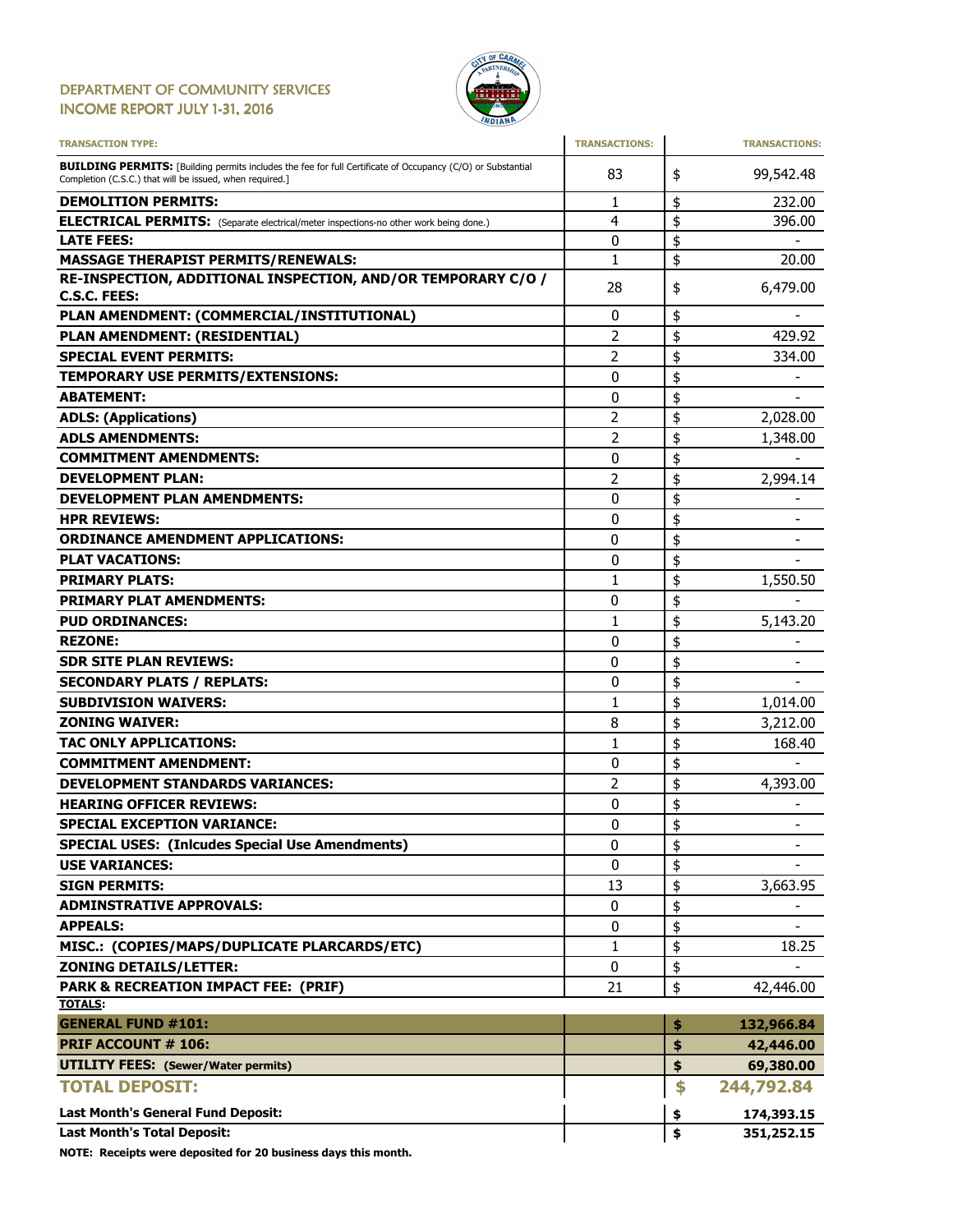# **City of Carmel Monthly Permits Issued Page 1**

|  | Date: 8/1/2016 |  |
|--|----------------|--|
|--|----------------|--|

| Issue<br>Date | Status | Permit<br>NO   | Subdiv Name<br>Lot                          | <b>Property Address</b>           | Permit Type Description               | Estimatec<br>Cost of<br>onstructio | Sq Ft      | <b>Contractor Name</b>                       | <b>Contractor Address</b>     | Cont.City           | <b>State</b> | Cont.Phone<br>Cont. Cont.<br>Propety Owner (as listed<br>Zip<br>per applicant) | Owner Adrs                        | Owner City          | Owner<br>State | Owne<br>Zip |
|---------------|--------|----------------|---------------------------------------------|-----------------------------------|---------------------------------------|------------------------------------|------------|----------------------------------------------|-------------------------------|---------------------|--------------|--------------------------------------------------------------------------------|-----------------------------------|---------------------|----------------|-------------|
| 07/01/16      |        | 16060134<br>59 | <b>BRIDLEBOURNE</b>                         | 10994 SEDGEMOOR CIR               | RESIDENTIAL PORCH ADDITION            | \$20,000                           | 320        | THE SMART PERGOLA                            | 12958 BRIGHTON AVE            | CARMEL              |              | ADAMS, JEFFREY & WENDY<br>46032                                                | 0994 SEDGEMOOR CIR                | CARMEL              |                | 46032       |
|               |        | 16060135 26    | SPRING MILL PLACE                           | 302 W 107 ST                      | RESIDENTIAL PORCH ADDITION            | \$11,000                           | 192        | THE SMART PERGOLA                            | 12958 BRIGHTON AVE            | CARMEL              |              | 46032<br><b>MEDLAND, TIM &amp; JOANNA</b>                                      | 302 W 107TH ST                    | CARMEL              |                | 46032       |
|               |        | 16060186 48    | THE MEADOWS AT THE LEGACY                   | 4008 KNIGHTSTOWN DR W             | RESIDENTIAL REMODEL                   | \$15,000                           | 912        | MY AWESOME BASEMENT. INC                     | PO BOX 431                    | FAIRLAND            |              | 46126<br>ALICEA, YAREMI                                                        | 14008 KNIGHTSTOWN W DR            | CARMEL              |                | 46032       |
|               |        | 16060195 33    | <b>LAKESIDE PARK</b>                        | 2863 WINDY KNOLL LANE             | RESIDENTIAL REMODEL                   | \$25,000                           | 2.500      | SHUSTER, LESLIE A                            | 2863 WINDY KNOLL LN           | CARMEL              |              | 46074 (708) 712-8143<br>SHUSTER, LESLIE A                                      | 2863 WINDY KNOLL LN               | CARMEL              |                | 46074       |
|               |        | 16070001<br>28 | WOODLAND GOLF CLUB                          | 66 WOODLAND DR                    | ELECTRICAL PERMIT/INSPECTION          | \$0                                | $\Omega$   | <b>GOLDSTEIN, SETH</b>                       | 66 WOODLAND DR                | CARMEL              |              | 46032<br><b>GOLDSTEIN, SETH</b>                                                | 66 WOODLAND DR                    | CARMEL              |                | 46032       |
| 07/05/16      |        | 16060183       | <b>88 PIKE'S SPRING MILL HEIGHTS</b>        | 315 W 107 ST                      | RESIDENTIAL DETACHED GARAGE OR CARPOF | \$30,000                           | 728        | ABBOTT, BOB AKA:ABBOTT<br>CONSTRUCTION       | 1585 E 241 ST ST              | CICERO              |              | (317) 984-8280<br>46034<br>HOUCK, RON                                          | 315 W 107TH ST                    | CARMEL              |                | 46032       |
|               |        | 16060197       |                                             | 760 E 116TH ST - SHADE STRUCTURE  | COMMERCIAL ACCESSORY STRUCTURE        | \$87,357                           | 1,800      | SHADE STRUCTURES, INC.                       | 8505 N CHANCELLOR ROW         | DALLAS              |              | 75247<br>(972) 354-6526<br>CHILDREN'S LEARNING ADVENTURE                       | 3131 EAST CAMELBACK ROAD, SUITE 4 | PHOENIX             |                | 85016       |
|               |        | 16060211       | CLAYBOURNE<br>171                           | 13318 SALAMONE WAY                | RESIDENTIAI REMODEI                   | \$10,000                           | 1,194      | <b>GRANDE &amp; GRANDE</b>                   | 6125 PROSPECT ST.             | <b>INDIANAPOLIS</b> |              | (317) 523-1117<br>RAY, PRESTON B<br>46203                                      | 13318 SALAMONE WAY                | CARMEL              |                | 46074       |
|               |        | 16060213       | 194<br>THE SANCTUARY AT 116TH STREET        | 1989 SPARROW HAWK PL              | RESIDENTIAL DECK ADDITION             | \$8.644                            | 326        | RHOTON, TROY                                 | 12445 BRADFORD CT             | <b>FISHERS</b>      |              | (317) 841-8702<br><b>GAO, HAIFENG</b><br>46037                                 | 11989 SPARROW HAWK PLACE          | <b>ZIONSVILLE</b>   |                | 46077       |
|               |        | 16060220       | LAKES AT TOWNE ROAD, THE                    | 2500 ALEXANDRA DR                 | RESIDENTIAL SINGLE FAMILY DWELLING    | \$300,000                          | 6,250      | <b>FISCHER HOMES</b>                         | 6602 E. 75TH ST STE 400       | <b>INDIANAPOLIS</b> |              | 46250 (317) 348-2500<br><b>FISCHER HOMES</b>                                   | 6602 E. 75TH ST STE 400           | NDIANAPOLIS         |                | 46250       |
|               |        | 22208081       | <b>VILLAGE OF WESTCLAY</b><br>840           | 2045 LEIGHTON CT                  | RESIDENTIAL SINGLE FAMILY DWELLING    | \$940,000                          | 9.015      | <b>HOMES BY MCKENZIE</b>                     | 4631 LISBORN DR               | CARMEL              |              | <b>2021</b><br><b>DBRIEN, PATRICK &amp; LYN</b>                                | 1122 IRON SPRINGS CT              | <b>INDIANAPOLIS</b> |                | 46240       |
| 07/06/16      |        | 16060054       | RIDGE AT THE LEGACY. THE                    | 4399 ARNETT DR                    | RESIDENTIAL SWIMMING POOL             | \$45,000                           | 1.400      | PERMA-GLASS POOLS                            | 5245 ELMWOOD AVE              | NDIANAPOLIS         |              | (317) 782-9956<br>46203<br>BREACH, JEFF                                        | 14399 ARNETT DR                   | CARMEL              |                | 46033       |
|               |        | 1606017        |                                             | 620 S RANGE LINE RD               | TEMPORARY USE SPECIAL EVENT           | \$0                                | $^{\circ}$ | SCHOOL OF ROCK                               | 626 S. RANGE LINE RD          | CARMEL              |              | (317) 538-5097<br>SCHOOL OF ROCK<br>46032                                      | 626 S. RANGE LINE RD.             | CARMEL              |                | 46032       |
|               |        | 16060184       | WALTER'S ROLLING ACRES                      | 33 CIRCLE DF                      | RESIDENTIAL SINGLE FAMILY DWELLING    | \$104,300                          | 1,608      | DAVIS BUILDING GROUP                         | 3950 PRIORITY WAY SOUTH DRIVE | <b>INDIANAPOLIS</b> |              | 46240<br><b>JMS INVESTMENTS</b>                                                | <b>PO BOX 764</b>                 | <b>ZIONSVILLE</b>   |                | 46032       |
|               |        | 16060199       | SPRING RUN ESTATES                          | 1004 CROOKED STICK LN             | RESIDENTIAL DETACHED GARAGE OR CARPO  | \$50,000                           | 294        | CHRISTOPHER SCOTT HOMES                      | O BOX 4289                    | CARMEL              |              | 46082 (317) 408-4853<br>BOSTIC, BRAD & AMY                                     | 0658 JEWEL LN                     | <b>ARMEL</b>        |                | 46032       |
|               |        | 6060215        | SUN MUNDY ONE TWO THREE                     | 10679 N MICHIGAN RD               | COMMERCIAL REMODEL                    | \$180,000                          | 10,000     | <b>QUANTUM GENERAL</b><br>CONTRACTORS        | 1300 E US HWY 136 SUITE K     | PITTSBORO           |              | 46167 (317) 227-1003<br>MSI NORTH MICHIGAN ROAD ZIONSVILLE                     | 10679 MICHIGAN RD N               | <b>ZIONSVILLE</b>   |                | 16077       |
|               |        | 16060218       | 130<br><b>WESTMONT</b>                      | 642 NORDLAND DR                   | RESIDENTIAL SINGLE FAMILY DWELLING    | \$350,000                          | 6.016      | MI HOMES                                     | 8500 KEYSTONE CROSSING        | <b>INDIANAPOLIS</b> |              | 46240 (317) 255-9900<br>M/I HOMES OF INDIANA L.P.                              | 8500 KEYSTONE CROSSING #190       | <b>NDIANAPOLIS</b>  |                | 46240       |
|               |        | 16060225       | JOHNSON ADDITION                            | 515 EMERSON RD                    | RESIDENTIAL PORCH ADDITION            | \$12,000                           | 100        | HUGHEY, JOHN                                 | 515 EMERSON RD                | CARMEL              |              | 46032<br>HUGHEY, MILDRED A                                                     | 515 EMERSON RD                    | <b>CARMEL</b>       |                | 46032       |
| 07/07/16      |        | 1606020        |                                             | 3450 N MERIDIAN ST #363           | COMMERCIAL REMODEL                    | \$445,000                          | 2,877      | FREDERICKS INC                               | 5448 SR 132                   | PENDLETON           |              | (765) 778-7588<br><b>ILLIBRIDGE HEALTH CARE</b><br>46064                       | 8402 HARCOURT RD #60              | <b>INDIANAPOLIS</b> |                | 46260       |
|               |        | 16060212<br>19 | <b>BRIGHTON WOODS</b>                       | 5837 DAWNWOOD DE                  | RESIDENTIAL PORCH ADDITION            | \$54,000                           | 192        | LIFESTYLE GROUP, THE                         | 6230 SOUTHEASTERN AVE         | NDIANAPOLIS         |              | (317) 352-9022<br>ERTL, TOM<br>46203                                           | 5837 DAWNWOOD DE                  | CARMEL              |                | 46033       |
|               |        | 6070003        | WOOD VALLEY ESTATES                         | 714 WOOD VALLEY DR                | RESIDENTIAL REMODEI                   | \$100,000                          | 3,000      | THOMPSON, BRAD                               | 1714 WOOD VALLEY DR           | CARMEL              |              | HOMPSON, BRAD<br>16032                                                         | 714 WOOD VALLEY DF                | CARMEL              |                | 46032       |
| 07/08/16      |        | 16060226       | WOOD ACRE WEST                              | 7 ROGERS RD                       | RESIDENTIAL REMODEI                   | \$27,000                           | 2,076      | <b>4 &amp; R GENERAL CONTRACTORS</b>         | 1230 IN-67                    | <b>MOORESVILLE</b>  |              | 46158 (317) 430-8685<br>WILSON, DUNCAN                                         | 37 ROGERS RD                      | CARMEL              |                | 46032       |
|               |        | 16060242       | JACKSON'S GRANT ON WILLIAMS CR              | 2198 AMS RUN                      | RESIDENTIAL SINGLE FAMILY DWELLING    | \$730,000                          | 8.033      | DREES HOMES                                  | 900 E 96TH ST                 | NDIANAPOLIS         |              | <b>PREES HOMES</b><br>4627                                                     | 900 E 96TH ST #100                | NDIANAPOLIS         |                | 46240       |
| 07/11/16      |        | 16060194       |                                             | 1350 N MERIDIAN ST #340           | COMMERCIAL REMODEL                    | \$230,000                          | 9.484      | ZOTEC PARTNERS                               | 1460 N MERIDIAN               | CARMEL              |              | AW REAL ESTATE<br>46232                                                        | 1460 N MERIDIAN ST                | CARMEL              |                | 46032       |
|               |        | 16060198 272   | VILLAGE OF WESTCLAY                         | 1893 HOURGLASS DR                 | RESIDENTIAL SINGLE FAMILY DWELLING    | \$1,009,779                        | 9,510      | WILLIAMS CUSTOM ART BUILDERS                 | 16480 VALHALLA DR             | NOBLESVILLE         |              | 46060 (317) 294-0332<br>HOLSTEIN, JIM & DIANA                                  | 1893 HOURGLASS DR                 | CARMEL              |                | 46032       |
|               |        | 16070012       |                                             | 931 N RANGE LINE RD - CELL TOWER  | COMMERCIAL CELL CO-LOCATE             | \$10,000                           | 240        | AT&T MOBILITY                                | 900 96TH ST. E #500           | <b>INDIANAPOLIS</b> |              | 46240 (317) 491-0561<br><b>BUTLER, ROBERT G</b>                                | 3232 HARPER RD                    | NDIANAPOLIS         |                | 46240       |
| 07/12/16      |        | 1604001        |                                             | 1503 SPRINGMILL RD #600           | COMMERCIAL TENANT FINISH              | \$60,000                           | 1.134      | MARKSMEN CONSTRUCTION                        | 1435 BROOKVILLE WAY SUITE D   | NDIANAPOLIS         |              | 46239 (317) 844-3993<br>FUTURE KEYS, LLC                                       | 11503 SPRINGMILL RD #600          | CARMEL              |                | 46032       |
|               |        | 16060193       | <b>LINCOLNSHIRE</b>                         | 4228 MURPHY CIR E                 | PORCH AND DECK ADDITION               | \$19,500                           | 320        | BRENTWOOD CUSTOM HOMES                       | 027 PRINCETON GATE            | CARMEL              |              | 46032<br>(317) 575-9178<br>HULETT, BOB & AMY                                   | 4228 MURPHY CIRCLE EAST           | CARMEL              |                | 46032       |
|               |        | 1606020        |                                             | 420 W MAIN ST SUITE B             | COMMERCIAL TENANT FINISH              | \$50,000                           | 1,694      | <b>BLB JUICE ENTERPRISES</b>                 | 13241 MINK I N                | CARMEL              |              | 46074<br>(317) 774-4367<br>CROWN PROPERTY MANAGEMENT II LLC                    | 5346 PIKE PLAZA RD                | <b>INDIANAPOLIS</b> |                | 46254       |
|               |        | 16060224       |                                             | 0401 N MERIDIAN ST #100           | COMMERCIAL TENANT FINISH              | \$100,925                          | 5,217      | CAPITOL CONSTRUCTION<br>SERVICES             | 11051 VILLAGE SQUARE LN       | <b>FISHERS</b>      |              | 46038 (317) 574-5488<br>SHEAFF BROCK INVESTMENT ADVISORS                       | 10401 N MERIDIAN ST #100          | <b>INDIANAPOLIS</b> |                | 46290       |
|               |        | 16060230       |                                             | 301 PENNSYLVANIA PKWY FIRST FLOOR | COMMERCIAL TENANT FINISH              | \$227,850                          | 8,856      | CAPITOL CONSTRUCTION<br>SERVICES             | 11051 VILLAGE SQUARE LN       | <b>FISHERS</b>      |              | 46038 (317) 574-5488<br>IP9 MERIDIAN INVESTORS. LLC                            | 70 TOWNSHIP LINE RD #150          | YARDLEY             |                | 19067       |
|               |        | 6060234        |                                             | 1503 SPRING MILL RD #400          | COMMERCIAL TENANT FINISH              | \$250,000                          | 2,500      | RIVERSIDE CONSTRUCTION<br><b>GROUP LLC</b>   | 745 MCCLINTOCK DR #110        | <b>BURR RIDGE</b>   |              | 60527<br>(708) 372-2624<br><b>GERSHMAN PARTNERS</b>                            | 600 E 96TH ST #595                | NDIANAPOLIS         |                | 46240       |
|               |        | 16060235 104   | WESTMONT                                    | 13976 PINTO DR                    | RESIDENTIAL ADDITION-ROOM(S)          | \$25,000                           | 256        | <b>BBG CONSTRUCTION</b>                      | 15034 DECLARATION DR          | WESTFIELD           |              | 46074 (317) 250-8522<br>STAMBAUGH, STEVEN & KATHRYN                            | 13976 PINTO DR                    | CARMEL              |                | 46032       |
|               |        |                | 16060236 124 KINGS MILL                     | 0892 DIAMOND DF                   | RESIDENTIAL REMODEL                   | \$50.954                           | 289        | CUSTOM LIVING INC                            | 5335 WINTHROP AVE             | <b>INDIANAPOLIS</b> |              | 46220<br>(317) 626-7393<br>ZECKEL, ADAM & LINDSAY                              | 10892 DIAMOND DF                  | CARMEL              |                | 46032       |
|               |        | 6070002 316    | <b>VILLAGE OF WESTCLAY</b>                  | 12681 ROSEBERY ST                 | RESIDENTIAL SINGLE FAMILY DWELLING    | \$860,000                          | 7,219      | WOODALL HOMES & REMODELING                   | P.O. BOX 807                  | <b>ZIONSVILLE</b>   |              | 46077 (317) 590-8381<br><b>GREIST, TIM &amp; MARY</b>                          | 12681 ROSEBERY ST                 | CARMEL              |                | 46032       |
|               |        | 6070004<br>121 | CHERRY CREEK ESTATES                        | 938 OSAGE DR                      | RESIDENTIAL REMODEL                   | \$32,000                           | 130        | CUSTOM LIVING INC                            | 5335 WINTHROP AVE             | <b>NDIANAPOLIS</b>  |              | 46220 (317) 626-7393<br>MAYER, JEFF & KATIE                                    | 5938 OSAGE DR                     | CARMEL              |                | 46033       |
|               |        | 6070009<br>13  | <b>BROOKSHIRE</b>                           | 2310 WINDSOR DR                   | RESIDENTIAL DECK ADDITION             | \$27,500                           | 280        | DECK STORE. THE                              | 4322 W 96TH ST                | NDIANAPOLIS         |              | 46268 (317) 471-0400<br>STARRETT, CYNTHIA                                      | 12310 WINDSOR DR                  | <b>ARMEL</b>        |                | 16032       |
|               |        | 16070017<br>55 | WESTMONT                                    | 4020 FINNHORSE DR                 | RESIDENTIAL SINGLE FAMILY DWELLING    | \$250,006                          | 2,833      | M/I HOMES                                    | 8500 KEYSTONE CROSSING        | NDIANAPOLIS         |              | 46240 (317) 255-9900<br><b>M/I HOMES</b>                                       | 8500 KEYSTONE CROSSING            | NDIANAPOLIS         |                | 46240       |
|               |        | 16070047       |                                             | 0636 LAKESHORE DR                 | COMMERCIAL CELL TOW ER                | \$45,000                           | 240        | AT&T MOBILITY                                | 900 96TH ST. E #500           | <b>NDIANAPOLIS</b>  |              | WOODS SWIM CLUB INC<br>46240 (317) 491-0561                                    | PO BOX 122                        | CARMEL              |                | 46082       |
| 07/13/16      | IO     | 16060151       | <b>OVERBROOK FARMS</b>                      | 14190 OVERBROOK DR                | RESIDENTIAL REMODEL                   | \$11,123                           | 272        | CMH BUILDERS, INC                            | 8847 COMMERCE PARK PL         | <b>NDIANAPOLIS</b>  |              | 46268 (317) 714-6536<br>DARK, JASON                                            | 14190 OVERBROOK DR                | CARMEL              |                | 46074       |
|               |        |                | 16060165 2910A 96TH ST. OFFICE CAMPUS CONDO | 2910 E 96 ST                      | COMMERCIAL REMODEL                    | \$27,000                           | 700        | PARAGUS INC                                  | 2920 E. 96TH ST. SUITE A      | INDIANAPOLIS IN     |              | 46240 (317) 846-4001<br><b>ICT PROPERTIES LLC</b>                              | 8557 BASH ST                      | <b>NDIANAPOLIS</b>  |                | 46250       |
|               |        |                |                                             | <b>Total Permits: 111</b>         |                                       |                                    |            | <b>Total Estimated Cost of Construction:</b> | \$15,913,033.00               |                     |              | Total Sq.Ft.:<br>259.722                                                       |                                   |                     |                |             |

Status(Stat Column) codes mean: O=Open/incomplete; C=Closed/completed (includes completed permits where C/O's are not issued-like demolition or separate electrical permits);<br>E=Expired-project may or may not have been compl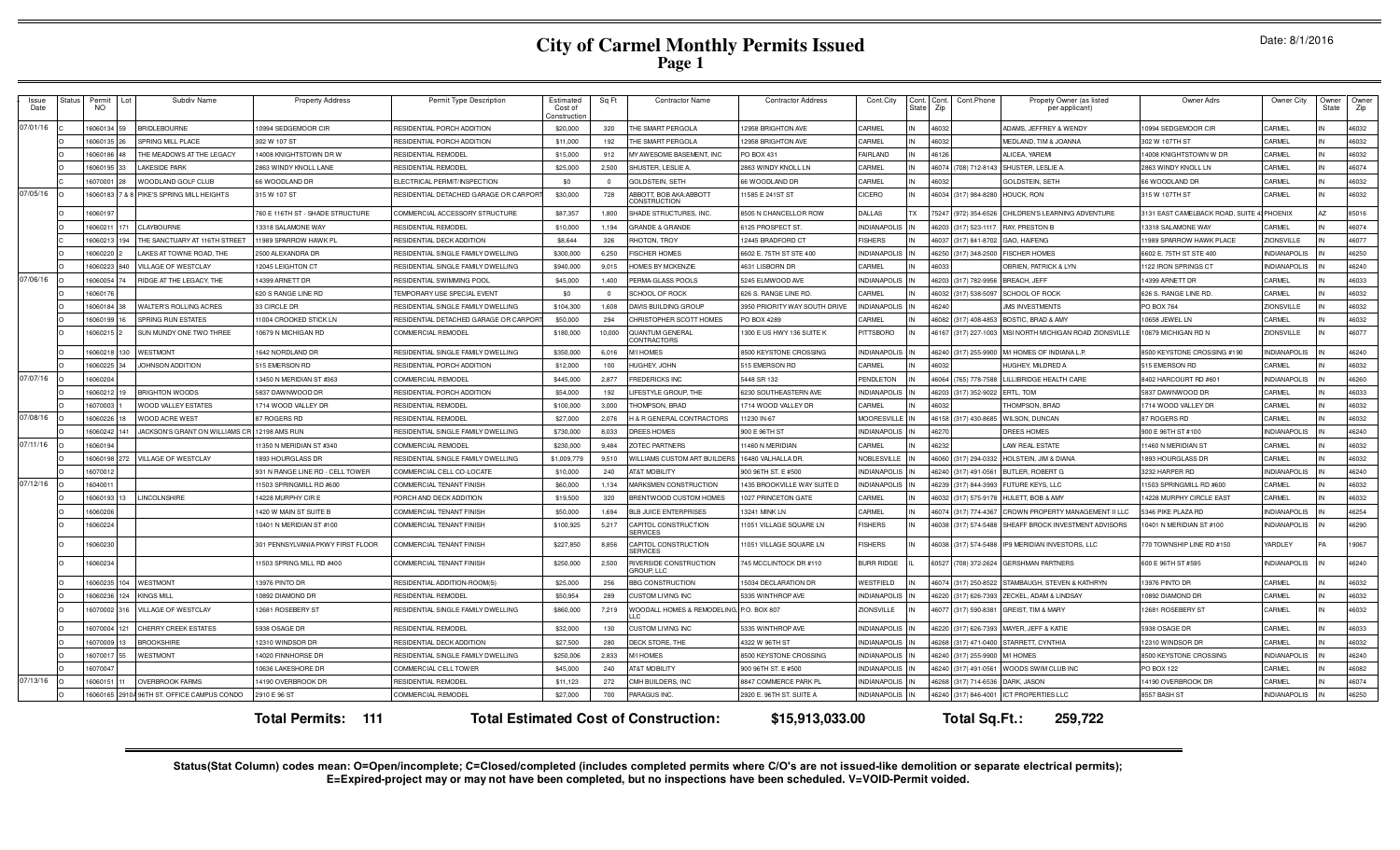# **City of Carmel Monthly Permits Issued Page 2**

|  | Date: 8/1/2016 |
|--|----------------|
|--|----------------|

| Issue<br>Date | Status | Permit<br><b>NO</b> |     | Subdiv Name                    | <b>Property Address</b>        | Permit Type Description                    | Estimated<br>Cost of<br>`onstructic | Sq Ft          | <b>Contractor Name</b>                       | <b>Contractor Address</b>       | Cont.City           | State | Cont. Cont.<br>Cont.Phone<br>Zip | Propety Owner (as listed<br>per applicant) | Owner Adrs                                      | Owner City          | Owner<br>State | Owner<br>Zip |
|---------------|--------|---------------------|-----|--------------------------------|--------------------------------|--------------------------------------------|-------------------------------------|----------------|----------------------------------------------|---------------------------------|---------------------|-------|----------------------------------|--------------------------------------------|-------------------------------------------------|---------------------|----------------|--------------|
| 07/13/16.     |        | 1606021             |     | <b>OAKBROOK</b>                | 4225 OAKBROOK CT               | RESIDENTIAL SWIMMING POOL                  | \$118,500                           | 3.129          | BARTON POOL CO LLC                           | 6849 HAWTHORN                   | <b>INDIANAPOLIS</b> |       | 46220                            | FLYNN, TIM                                 | 14225 OAKBROOK CT                               | CARMEL              |                | 46033        |
|               |        | 1606022             |     | <b>BRADFORD PLACE</b>          | 1725 BRADFORD PL               | RESIDENTIAL REMODEL                        | \$70,000                            | 190            | THE HOME WRIGHT, LLC                         | P.O. BOX 585                    | CARMEL              |       | 46082<br>(317) 223-3070          | ZIMMEWITCH, JACQUES & FLORENCE             | 1725 BRADFORD PLACE                             | CARMEL              |                | 46033        |
|               |        | 3908022             |     | <b>WOODGATE</b>                | 466 WOODPOND RNDR              | RESIDENTIAL SWIMMING POOL                  | \$61,000                            | 1,167          | POOLS OF FUN                                 | 3891 CLARK CREEK ROAD           | PLAINFIELD          |       | 317) 839-3311<br>4616            | WROBLEWSKI, VICTOR & MAUREEN               | 1466 WOODPOND ROUNDABOUT S                      | CARMEL              |                | 46033        |
|               |        | 607002              |     | <b>GRANNAN GROVE</b>           | 4003 GRANNAN LN                | RESIDENTIAL SINGLE FAMILY DWELLING         | \$500,000                           | 6,851          | CORONADO CUSTOM HOMES                        | PO BOX 209                      | WESTFIELD           |       | (317) 557-3004<br>4607           | CORONADO CUSTOM HOMES                      | PO BOX 209                                      | <b>WESTFIELD</b>    |                | 46074        |
| 07/14/16      |        | 1603016             |     | SPRINGMILL STREAMS             | 32 DORSET BLVD                 | RESIDENTIAL SWIMMING POOI                  | \$144,000                           | 2,800          | MIKE MCGHEE & ASSOC. INC                     | P.O. BOX 425                    | CAMBY               |       | 4611<br>317) 834-1785            | BIRGE, JAMES & ALISON                      | 5766 N PENNSYLVANIA ST                          | <b>INDIANAPOLIS</b> |                | 46220        |
|               |        | 606013              |     | <b>CROOKED STICK ESTATES</b>   | 0757 TORREY PINES CIR          | RESIDENTIAL SWIMMING POOI                  | \$70,000                            | 2,100          | MIKE MCGHEE & ASSOC. INC.                    | P.O. BOX 425                    | CAMBY               |       | 4611<br>317) 834-1785            | <b>ACKEY, JEFF</b>                         | 0757 TORREY PINES CIRCLE                        | CARMEL              |                | 46032        |
|               |        | 606020              |     | <b>IRA MENDENHALL</b>          | 31 W MAIN ST                   | <b>FEMPORARY USE SPECIAL EVENT</b>         | \$0                                 | $\Omega$       | STEPHENS, FRANK                              | 1874 BROUGHTON ST               | CARMEL              |       | 765) 481-5103<br>4603            | 12156 MERIDIAN ASSOCIATES LLC              | 2156 MERIDIAN ST N                              | CARMEL              |                | 46032        |
|               |        | 6060208             |     |                                | 1590 N MERIDIAN ST #405        | COMMERCIAL TENANT FINISH                   | \$65,000                            | 2,599          | ALDERSON COMMERCIAL GROUP                    | 425 W SOUTH ST #100             | NDIANAPOLIS         |       | 46225<br>(317) 889-3800          | REI REAL ESTATE                            | 1711 N PENNSYLVANIA #200                        | CARMEL              |                | 46032        |
|               |        | 6060239             |     | THE SANCTUARY AT 116TH STREET  | 2018 EAGLETREE CT              | RESIDENTIAL SINGLE FAMILY DWELLING         | \$350,000                           | 5.251          | RYAN HOMES INC                               | 3425 WOODFIELD CROSSING STE 3   | INDIANAPOLIS        |       | 46240<br>(317) 819-2623          | <b>RYAN HOMES INC</b>                      | 8425 WOODFIELD CROSSING STE 31                  | <b>INDIANAPOLIS</b> |                | 46240        |
|               |        | 1607001             |     | <b>HARROWGATE</b>              | 41 HARROWGATE DF               | RESIDENTIAL REMODE                         | \$20,000                            | 338            | R J & E CORP                                 | 7462 FISHERS STATION #121       | <b>FISHERS</b>      |       | (317) 403-8931<br>4603           | KING, JASON A & LAURA O                    | 141 HARROWGATE DF                               | <b>CARMEL</b>       |                | 46033        |
|               |        | 1607001             |     | WESTMONT                       | 3939 DANUBE DR                 | RESIDENTIAL REMODEL                        | \$25,000                            | 1,150          | R J & E CORP                                 | 7462 FISHERS STATION #121       | <b>FISHERS</b>      |       | (317) 403-8931<br>4603           | CLEMENTE, MATT & SHER                      | 13939 DANUBE DR                                 | CARMEL              |                | 46033        |
|               |        | 1607003             |     | <b>WILDWOOD ESTATES</b>        | 00 WILDWOOD DR                 | RESIDENTIAL PORCH ADDITION                 | \$35,000                            | 215            | MACE COMPANIES, INC                          | 1031 E 169TH ST                 | WESTFIELD           |       | 4607<br>(317) 564-4798           | BUTLER, GREG                               | 90 WILDWOOD DR                                  | CARMEI              |                | 46032        |
|               |        | 6070034             |     | <b>ANNALLY DOWNS</b>           | 0515 FERGUS AVE                | RESIDENTIAL ACCESSORY STRUCTURE            | \$4,200                             | 140            | JUDKINS, ALANE                               | 10515 FERGUS AVE                | CARMEL              |       | 8034                             | JUDKINS, ALANE                             | 10515 FERGUS AVE                                | CARMEL              |                | 46032        |
|               |        | 6070048             |     | JOHNSON ADDITION               | 13 EMERSON RD                  | RESIDENTIAL ACCESSORY STRUCTURE            | \$4,256                             | 192            | <b>BACKYARD BUILDING</b>                     | <b>6511 S STATE RD 67</b>       | PENDLETON           |       | (317) 569-1718<br>46064          | UPTON, RONALD J & JONNI                    | 113 EMERSON RD                                  | CARMEL              |                | 46032        |
|               |        | 607005              |     |                                | <b>169 AMERICAN WAY SOUTH</b>  | <b>ELECTRICAL PERMIT/INSPECTION</b>        | \$0                                 | $\Omega$       | PRITT ELECTRICAL INC                         | 2368 E SOUTHEASTERN AVE         | <b>NDIANAPOLIS</b>  |       | (317) 862-9754<br>46259          | COMMONS AT CITY CENTER CONDO ASSOC         | PO BOX 441570                                   | <b>INDIANAPOLIS</b> |                | 46244        |
|               |        | 607007              |     |                                | 502 E 108TH ST                 | ELECTRICAL PERMIT/INSPECTION               | \$0                                 | $\overline{0}$ | CALDWELL, TOM                                | 702 E 108TH ST                  | NDIANAPOLIS         |       | (317) 710-6210<br>46280          | CALDWELL, TOM                              | 721 W CARMEL DR                                 | CARMEL              |                | 46032        |
| 07/15/16      |        | 1606020             |     |                                | 0101 DITCH RD                  | RESIDENTIAL SWIMMING POOI                  | \$87,000                            | 1,230          | <b>BURKE POOL COMPANY</b>                    | 5741 W 84TH ST                  | INDIANAPOLIS        |       | 4627<br>(317) 872-5308           | NAHMIAS, SCOTT & TRISH                     | PO BOX 3741                                     | CARMEL              |                | 46082        |
|               |        | 16070022            |     | <b>BRIAR COVE ESTATES</b>      | 1693 VALLEYBROOK PL            | RESIDENTIAL REMODEL                        | \$25,000                            | 150            | ALEXANDER, ANDREW J                          | 11693 VALLEYBROOK PLACE         | CARMEL              |       | 46033                            | ALEXANDER, ANDREW J                        | 11693 VALLEYBROOK PLACE                         | CARMEL              |                | 46033        |
|               |        | 1607002             |     | VILLAGE OF WESTCLAY            | 3576 ABERCORN ST               | RESIDENTIAL DECK ADDITION                  | \$15,000                            | 459            | INDY DECK & PORCH CO                         | 12252 GEIST COVE DR             | NDIANAPOLIS         |       | 46236<br>(317) 826-1956          | SEKAR, NARESH KUMAR                        | 13576 ABERCORN ST                               | CARMEL              |                | 46032        |
|               |        | 16070027            |     |                                | 1939 N MERIDIAN ST             | <b>FEMPORARY USE CONSTRUCTION FACILITY</b> | \$0                                 | $\Omega$       | <b>CITIMARK</b>                              | 350 E NEW YORK ST., #200        | <b>NDIANAPOLIS</b>  |       | (317) 577-7900<br>4620           | 11939 OFFICE LLC                           | 350 E NEW YORK ST #200                          | <b>INDIANAPOLIS</b> |                | 46204        |
|               |        | 1607003             |     | JACKSON'S GRANT ON WILLIAMS CF | 2343 JACKSONS GRANT BLVD       | RESIDENTIAL SINGLE FAMILY DWELLING         | \$507,251                           | 6.019          | DAVID WEEKLEY HOMES                          | 9310 NORTH MERIDIAN STREET, STE | <b>INDIANAPOLIS</b> |       | (317) 669-860<br>4626            | DAVID WEEKLEY HOMES                        | 9310 NORTH MERIDIAN STREET, STE 10 INDIANAPOLIS |                     |                | 46260        |
|               |        | 1607005             |     |                                | 2815 SHELBORNE RD              | RESIDENTIAL PORCH ADDITION                 | \$15,000                            | 288            | <b>BBG CONSTRUCTION</b>                      | 15034 DECLARATION DR            | <b>NESTFIELD</b>    |       | 317) 250-8522<br>460             | BREEDLOVE, DENNIS                          | 12815 SHELBORNE RD                              | <b>CARMEL</b>       |                | 46032        |
|               |        | 1607005             |     | SPRINGMILL CROSSING            | 392 WEST WIND CIR              | RESIDENTIAL PORCH ADDITION                 | \$35,000                            | 256            | MILLWOOD HOMES                               | PO BOX 3024                     | CARMEL              |       | 4608<br>317) 443-8107            | SCHUH, JOHN & SUSAN                        | 1392 WEST WIND CIR                              | CARMEL              |                | 46032        |
|               |        | 607007              |     | NORTHWOOD HILLS                | 821 NORTHWOOD DE               | ELECTRICAL PERMIT/INSPECTION               | \$0                                 | $\Omega$       | WARWOOD, ANDREW                              | 5821 NORTHWOOD DR               | CARMEL              |       | 4603                             | WARWOOD, ANDREW                            | 5821 NORTHWOOD DE                               | CARMEL              |                | 46033        |
| 07/18/16      |        | 606024              |     | <b>LAKESIDE PARK</b>           | 3917 E TWIN LAKES CIF          | RESIDENTIAL REMODEI                        | \$18,000                            | 1,300          | EDDINGFIELD, THOMAS R                        | 3000 SYCAMORE RD                | NDIANAPOLIS         |       | (317) 257-0738<br>46240          | PYDIMARRY, KALYAN                          | 3917 TWIN LAKES CIRCLE                          | CARMEL              |                | 46074        |
|               |        | 6070021             |     | KINGS MILL                     | 0768 KNIGHT DR                 | RESIDENTIAL REMODEL                        | \$7,772                             | 364            | DECKS BY DESIGN                              | 1763 IGNEOUS DF                 | FISHERS             |       | (317) 770-6062<br>4603           | HARRISON, MONTGOMERY                       | 0768 KNIGHT DR                                  | CARMEL              |                | 46032        |
|               |        | 6070053             | 149 | JACKSON'S GRANT ON WILLIAMS CF | 2223 FRENZEL PKWY              | RESIDENTIAL SINGLE FAMILY DWELLING         | \$645,000                           | 6,230          | DREES PREMIER HOMES                          | 900 E 96TH ST                   | NDIANAPOLIS         |       | 46240<br>(317) 347-7300          | <b>DREES HOMES</b>                         | 900 E 96TH ST #100                              | <b>INDIANAPOLIS</b> |                | 46240        |
| 07/19/16      |        | 16050135            | 26  | SPRINGMILL STREAMS             | 2704 DEVON LANE                | PORCH AND DECK ADDITION                    | \$65,000                            | 800            | GARDENS OF GROWTH, INC                       | 928 E 38TH ST                   | INDIANAPOLIS        |       | 4620                             | ADAMS, JIM                                 | 12704 DEVON LANI                                | CARMEL              |                | 46032        |
|               |        | 16070030            | 76  | <b>CROOKED STICK ESTATES</b>   | 421 PRESTWICK LN               | RESIDENTIAL SWIMMING POOI                  | \$15,000                            | 64             | TERRY POOL CO, INC                           | 10350 N MICHIGAN RD             | CARMEL              |       | 46032<br>(317) 872-2502          | SCHUMAN, BRIAN                             | 1421 PRESTWICK LANE                             | CARMEL              |                | 46032        |
|               |        | 16070045            |     |                                | 2811 N MERIDIAN ST SUITE IC663 | COMMERCIAL TENANT FINISH                   | \$28,500                            | 410            | CAPITOL CONSTRUCTION<br><b>SERVICES</b>      | 11051 VILLAGE SQUARE LN         | <b>FISHERS</b>      |       | 46038<br>(317) 574-5488          | THE CAPITAL GROUP COMPANIES                | 11 MONUMENT CIRCLE STE 3960                     | <b>INDIANAPOLIS</b> |                | 46204        |
|               |        | 607005              |     | RESERVE AT SPRINGMILL, THE     | 66 MILLRIDGE DR                | RESIDENTIAL REMODEL                        | \$15,000                            | 925            | <b>WELLS, EVANS</b>                          | <b>866 MILLRIDGE DR</b>         | NDIANAPOLIS         |       | 46290<br>(317) 697-7444          | <b>WELLS, EVANS</b>                        | 66 MILLRIDGE DR                                 | <b>NDIANAPOLIS</b>  |                | 46290        |
|               |        | 6070067             |     | <b>HORNHURST ADDITION</b>      | <b>THORNHURST DR</b>           | RESIDENTIAL SWIMMING POOL                  | \$50,000                            | 288            | SHELTON, ROBERT & MELISSA                    | 1 THORNHUST DR                  | CARMEL              |       | 4603                             | SHELTON, ROBERT & MELISSA                  | 21 THORNHUST DR                                 | CARMEL              |                | 46032        |
|               |        | 6070082             |     |                                | 0928 VALLEY FORGE CIR          | RESIDENTIAL SWIMMING POO                   | \$71,000                            | 2.800          | POOLS OF FUN                                 | <b>3891 CLARK CREEK ROAD</b>    | <b>I AINFIFI D</b>  |       | 46168 (317) 839-3311             | KURLANDER, DAVID & MELISSA                 | 10928 VALLEY FORGE CIR                          | <b>CARMEL</b>       |                | 46032        |
|               |        | 6070085             |     |                                | VORK DONE IN CLIENTS           | MASSAGE THERAPIST PERMIT                   | \$0                                 | $\Omega$       | YANG, JING                                   | <b>130 LARK CT APT A</b>        | CARMEL              |       | 4603                             | SELF OWNED BUSINESSS                       | <b><i>NORK DONE IN CLIENTS HOMES</i></b>        | CARMEL              |                | 46032        |
| 07/20/16      |        | 16070059            | 153 | <b>LAKESIDE PARK</b>           | 3977 E TWIN LAKES CIR          | RESIDENTIAL REMODEL                        | \$32,049                            | 1,208          | CMH BUILDERS INC                             | 8847 COMMERCE PARK PLACE        | NDIANAPOLIS         |       | (317) 714-6536<br>46268          | <b>WRENS, CORI</b>                         | 13977 TWIN LAKES CIR E                          | CARMEL              |                | 46032        |
|               |        | 16070060            |     | VILLAGE OF WESTCLAY            | 3378 ABERCORN ST               | RESIDENTIAL REMODEL                        | \$7,468                             | 311            | CMH BUILDERS INC                             | 8847 COMMERCE PARK PLACE        | <b>NDIANAPOLIS</b>  |       | 46268<br>(317) 714-6536          | BARRETTO, RICK & JANE                      | 1885 BLORE HEATH                                | CARMEL              |                | 46032        |
|               |        | 16070076            |     | THE SANCTUARY AT 116TH STREET  | 1856 WEST RD                   | RESIDENTIAL SINGLE FAMILY DWELLING         | \$350,000                           | 4.855          | RYAN HOMES INC                               | 8425 WOODFIELD CROSSING STE     | <b>INDIANAPOLIS</b> |       | (317) 819-2623<br>4624           | <b>RYAN HOMES INC</b>                      | 8425 WOODFIELD CROSSING STE 31                  | <b>INDIANAPOLIS</b> |                | 46240        |
|               |        | 6070087             | 185 | THE SANCTUARY AT 116TH STREET  | 1963 MANNINGS PASS             | RESIDENTIAL SINGLE FAMILY DWELLING         | \$375,000                           | 5.488          | RYAN HOMES INC                               | 8425 WOODFIELD CROSSING STE 31  | <b>INDIANAPOLIS</b> |       | (317) 819-2623<br>4624           | <b>RYAN HOMES</b>                          | 8425 WOODFIELD CROSSING BLVD                    | <b>NDIANAPOLIS</b>  |                | 46240        |
| 07/21/16      |        | 1606019             |     | VILLAGE OF WESTCLAY            | 345 FINCHLEY RD                | RESIDENTIAL SWIMMING POOL                  | \$62,000                            | 540            | <b>WETSCAPES INC</b>                         | 838 NAPER RD                    | <b>EXINGTON</b>     |       | 812) 207-3736<br>4713            | MORGAN, JENNIE                             | 2345 FINCHLEY RD                                | CARMEL              |                | 46032        |
|               |        | 1606019             |     | <b>WOODFIELD</b>               | 5398 WOODFIELD DR              | RESIDENTIAL SWIMMING POO                   | \$62,000                            | 602            | <b>WETSCAPES INC</b>                         | 838 NAPER RD                    | <b>LEXINGTON</b>    |       | 4713<br>812) 207-3736            | KRUSE, SPENCER & ABIGAIL                   | 5398 WOODFIELD DR                               | CARMEL              |                | 46033        |
|               |        | 1607003             |     | TRAILS AT AVIAN GLEN, THE      | 5747 AQUAMARINE DR             | RESIDENTIAL PORCH ADDITION                 | \$25,000                            | 196            | CHAMPION WINDOW CO                           | 8461 CASTLEWOOD DR              | <b>INDIANAPOLIS</b> |       | 317) 579-6301<br>4625            | GUO, DEQI                                  | 5747 AQUAMARINE                                 | CARMEL              |                | 46033        |
|               |        | 607007              |     |                                | 1503 SPRING MILL RD #500       | COMMERCIAL TENANT FINISH                   | \$190,000                           | 2,500          | <b>GILLIATTE GENERAL</b><br>CONTRACTORS      | 2515 BLOYD AVE                  | <b>INDIANAPOLIS</b> |       | 46218 (317) 638-3355             | GERSHMAN BROWN ASSOCIATES, INC             | 600 E 96TH ST STE 150                           | <b>INDIANAPOLIS</b> |                | 46240        |
|               |        |                     |     |                                | <b>Total Permits: 111</b>      |                                            |                                     |                | <b>Total Estimated Cost of Construction:</b> | \$15,913,033.00                 |                     |       | Total Sq.Ft.:                    | 259,722                                    |                                                 |                     |                |              |

Status(Stat Column) codes mean: O=Open/incomplete; C=Closed/completed (includes completed permits where C/O's are not issued-like demolition or separate electrical permits);<br>E=Expired-project may or may not have been compl